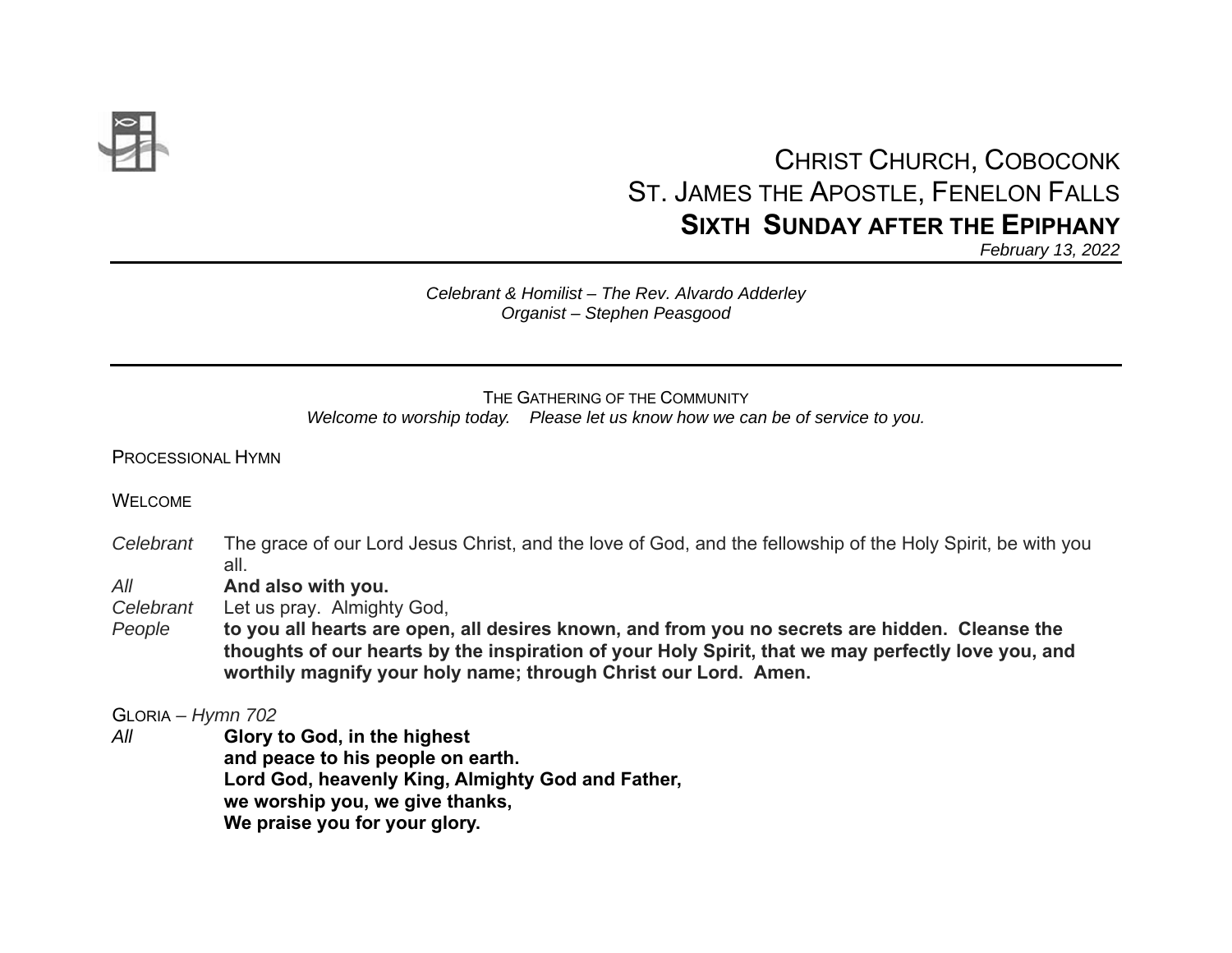**Lord Jesus Christ, only Son of the Father, Lord God, Lamb of God, you take away the sin of the world: have mercy on us; you are seated at the right hand of the Father, receive our prayer For you alone are the Holy One. You alone are the Lord. You alone are the most high, Jesus Christ, with the Holy Spirit, in the glory of God the Father. Amen. Glory to God, in the highest, and peace to his people on earth!** 

THE COLLECT OF THE DAY

*Celebrant* Almighty and everliving God, whose Son Jesus Christ healed the sick and restored them to wholeness of life, look with compassion on the anguish of the world, and by your power make whole all peoples and nations; through Jesus Christ our Lord, who lives and reigns with you and the Holy Spirit, one God, now and for ever. **Amen.**

# THE PROCLAMATION OF THE WORD

# THE FIRST READING

*Reader* A reading from the Book of Jeremiah  $(17:5-10)$ 

Thus says the Lord: Cursed are those who trust in mere mortals and make mere flesh their strength, whose hearts turn away from the Lord. They shall be like a shrub in the desert, and shall not see when relief comes. They shall live in the parched places of the wilderness, in an uninhabited salt land. Blessed are those who trust in the Lord, whose trust is the Lord. They shall be like a tree planted by water, sending out its roots by the stream. It shall not fear when heat comes, and its leaves shall stay green; in the year of drought it is not anxious, and it does not cease to bear fruit. The heart is devious above all else; it is perverse - who can understand it? I the Lord test the mind and search the heart, to give to all according to their ways, according to the fruit of their doings.

*Reader* The word of the Lord.

*People* **Thanks be to God.**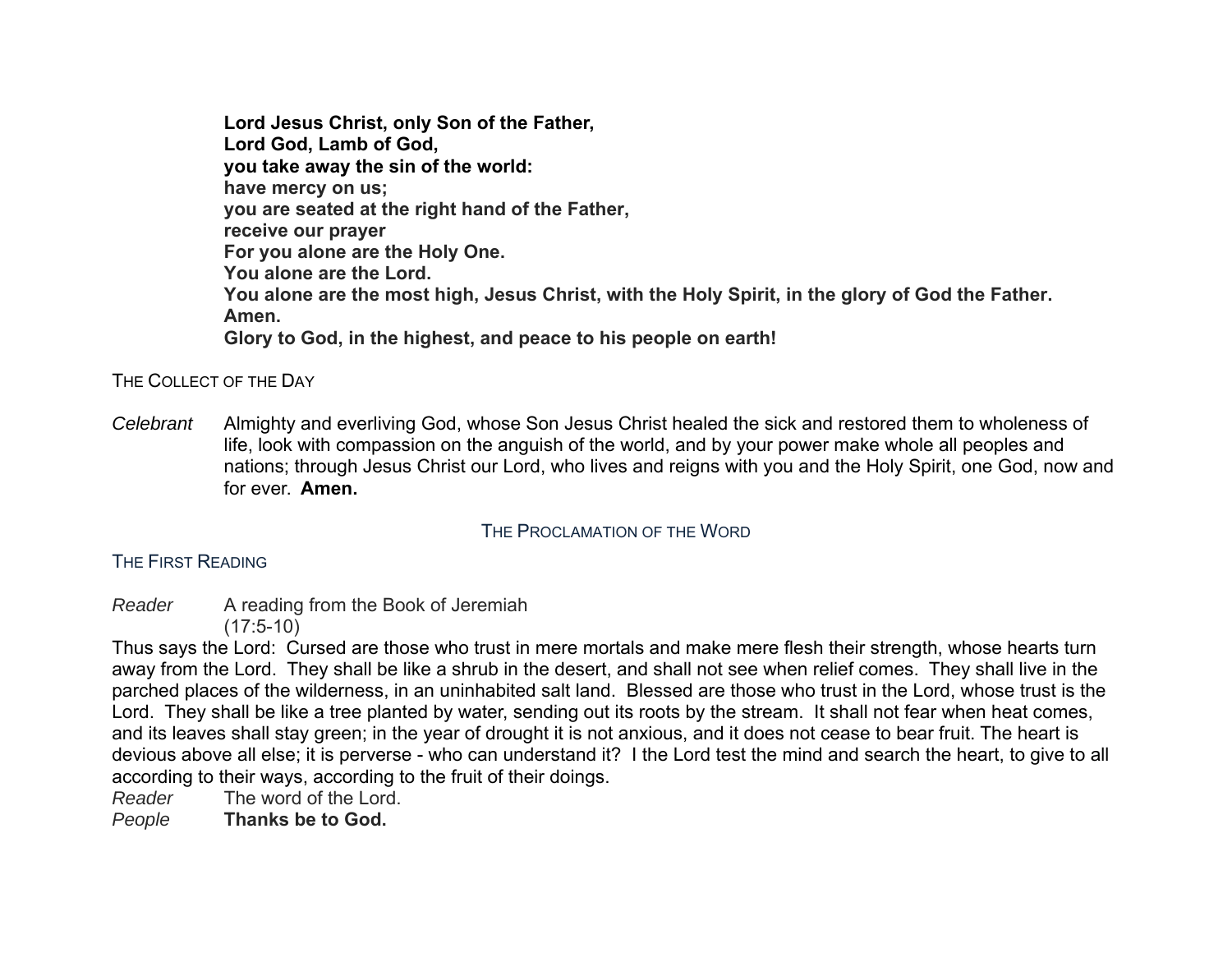THE PSALM (1)

Happy are they who have not walked in the counsel of the wicked, nor lingered in the way of sinners, nor sat in the seat of the scornful!

**Their delight is in the law of the Lord, and they meditate on his law day and night**.

They are like trees planted by streams of water, bearing fruit in due season, with leaves that do not wither; everything they do shall prosper.

**It is not so with the wicked; they are like chaff which the wind blows awa**y.

Therefore the wicked shall not stand upright when judgement comes, nor the sinner in the council of the righteous. **For the Lord knows the way of the righteous**, **but the way of the wicked is doomed.** 

# **Giver of life, save us from the desert of faithlessness and nourish us with the living water of your word, that we may bring forth fruit that will last, in the name of Jesus Christ our Saviour. Amen.**

# THE SECOND READING

*Reader* A reading from the First Letter of Paul to the Corinthians (15:12-20)

Now if Christ is proclaimed as raised from the dead, how can some of you say there is no resurrection of the dead? If there is no resurrection of the dead, then Christ has not been raised; and if Christ has not been raised, then our proclamation has been in vain and your faith has been in vain. We are even found to be misrepresenting God, because we testified of God that he raised Christ - whom he did not raise if it is true that the dead are not raised. For if the deadare not raised, then Christ has not been raised. If Christ has not been raised, your faith is futile and you are still in your sins. Then those also who have died in Christ have perished. If for this life only we have hoped in Christ, we are of all people most to be pitied. But in fact Christ has been raised from the dead, the first fruits of those who have died.

*Reader* The word of the Lord.

*People* **Thanks be to God.** 

THE PROCLAMATION OF THE GOSPEL

GOSPEL HYMN

*Celebrant* The Lord be with you.

*People* **And also with you.**

*Celebrant* The Holy Gospel of our Lord Jesus Christ according to Luke (6:17-26)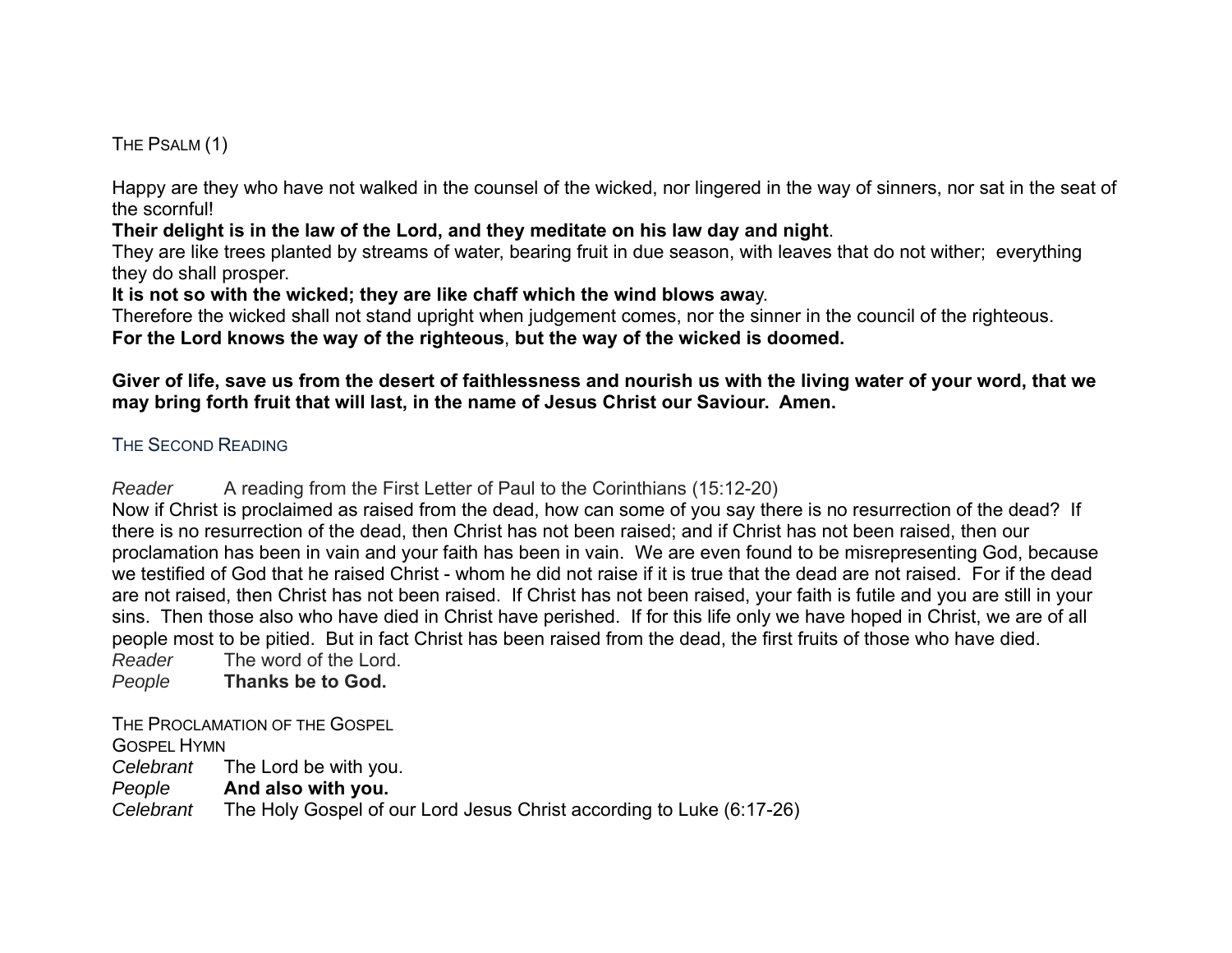# *People* **Glory to you, Lord Jesus Christ**.

Jesus came down with them and stood on a level place, with a great crowd of his disciples and a great multitude of people from all Judea, Jerusalem, and the coast of Tyre and Sidon. They had come to hear him and to be healed of their diseases; and those who were troubled with unclean spirits were cured. And all in the crowd were trying to touch him, for power came out from him and healed all of them. Then he looked up at his disciples and said: "Blessed are you who are poor, for yours is the kingdom of God. Blessed are you who are hungry now, for you will be filled. Blessed are you who weep now, for you will laugh. Blessed are you when people hate you, and when they exclude you, revile you, and defame you on account of the Son of Man. Rejoice in that day and leap for joy, for surely your reward is great in heaven; for that is what their ancestors did to the prophets. But woe to you who are rich, for you have received your consolation. Woe to you who are full now, for you will be hungry. Woe to you who are laughing now, for you will mourn and weep. Woe to you when all speak well of you, for that is what their ancestors did to the false prophets."

*Celebrant* The gospel of Christ.

*All***Praise to you, Lord Jesus Christ.** 

DEVOTIONAL HYMN

THE HOMILY *A brief silence for reflection.* 

*The Rev. Alvardo Adderley* 

THE APOSTLES' CREED

*Celebrant* Let us confess the faith of our baptism, as we say,

*All* **I believe in God, the Father almighty, creator of heaven and earth. I believe in Jesus Christ, his only Son, our Lord. He was conceived by the power of the Holy Spirit and born of the Virgin Mary. He suffered under Pontius Pilate, was crucified, died, and was buried. He descended to the dead. On the third day he rose again. He ascended into heaven, and is seated at the right hand of the Father. He will come again to judge the living and the dead. I believe in the Holy Spirit, the holy catholic Church, the communion of saints, the forgiveness of sins, the resurrection of the body, and the life everlasting. Amen.** 

THE PRAYERS OF THE COMMUNITY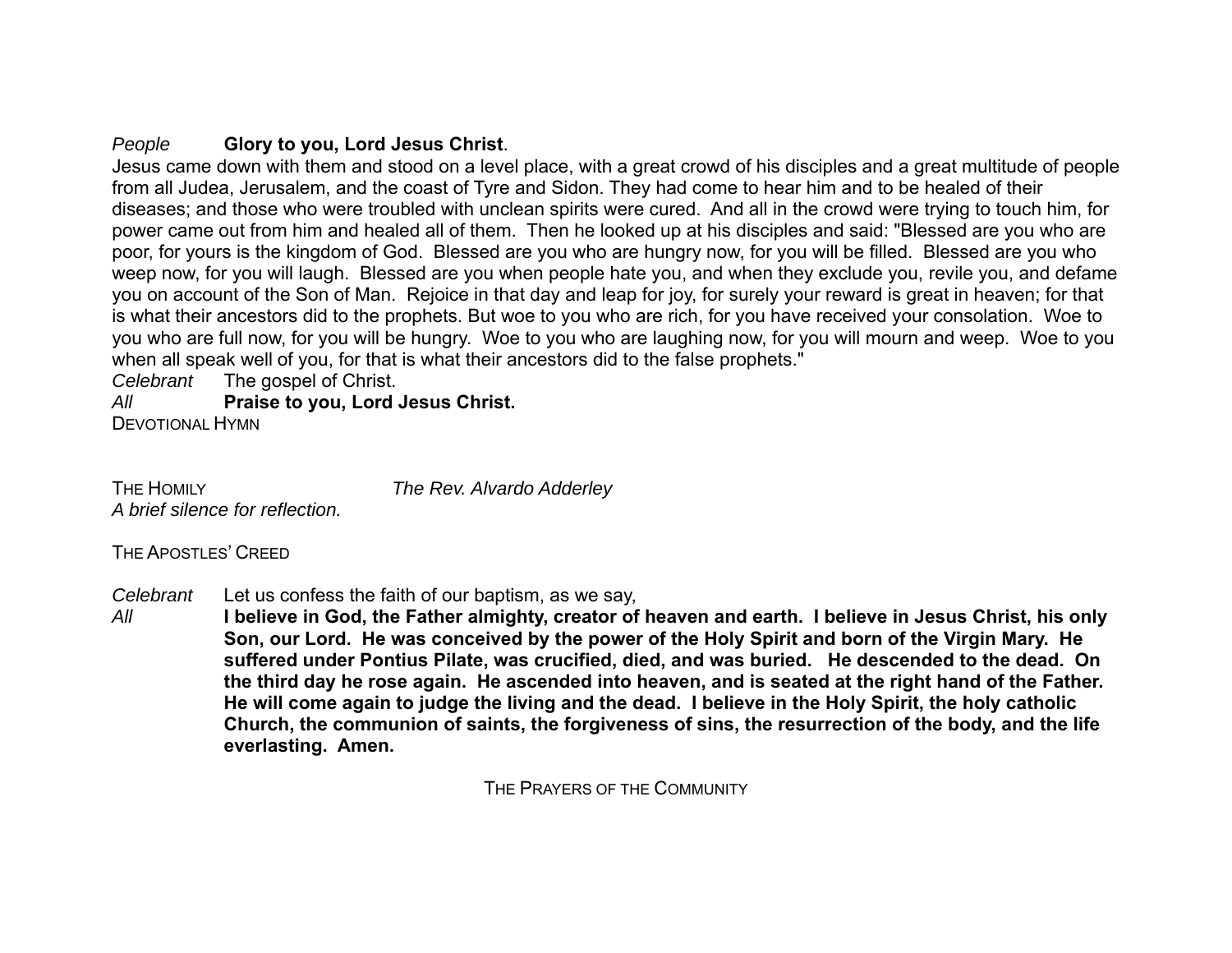Thanksgiving, Intercessions and Petitions

CONFESSION AND ABSOLUTION

*Celebrant* Dear friends in Christ, God is steadfast in love and infinite in mercy; he welcomes sinners and invites them to his table. Let us confess our sins, confident in God's forgiveness.

*Silence is kept.* 

*Celebrant* Most merciful God,

- *All* **We confess that we have sinned against you in thought, word, and deed, by what we have done, and by what we have left undone. We have not loved you with our whole heart; we have not loved our neighbours as ourselves. We are truly sorry and we humbly repent. For the sake of your Son Jesus Christ, have mercy on us and forgive us, that we may delight in your will, and walk in your ways, to the glory of your name. Amen.**
- *Celebrant* Almighty God have mercy upon you, pardon and deliver you from all your sins, confirm and strengthen you in all goodness, and keep you in eternal life; through Jesus Christ our Lord. **Amen.**

# THE CELEBRATION OF THE EUCHARIST

OFFERTORY HYMN

 **(To make it easier for your giving we have now set up etransfers. To make an etransfer please send to: etransferStjamesfenelon@bellnet.ca. You should set up the security answer as Church.)**

PRAYER OVER THE GIFTS

*Celebrant* Let us pray. Eternal God, you are the strength of the weak and the comfort of sufferers, receive all we offer you this day; turn our sickness into health and our sorrow into joy. We ask this in the name of Jesus Christ the Lord. **Amen.**

EUCHARISTIC PRAYER # 3

*Celebrant* The Lord be with you.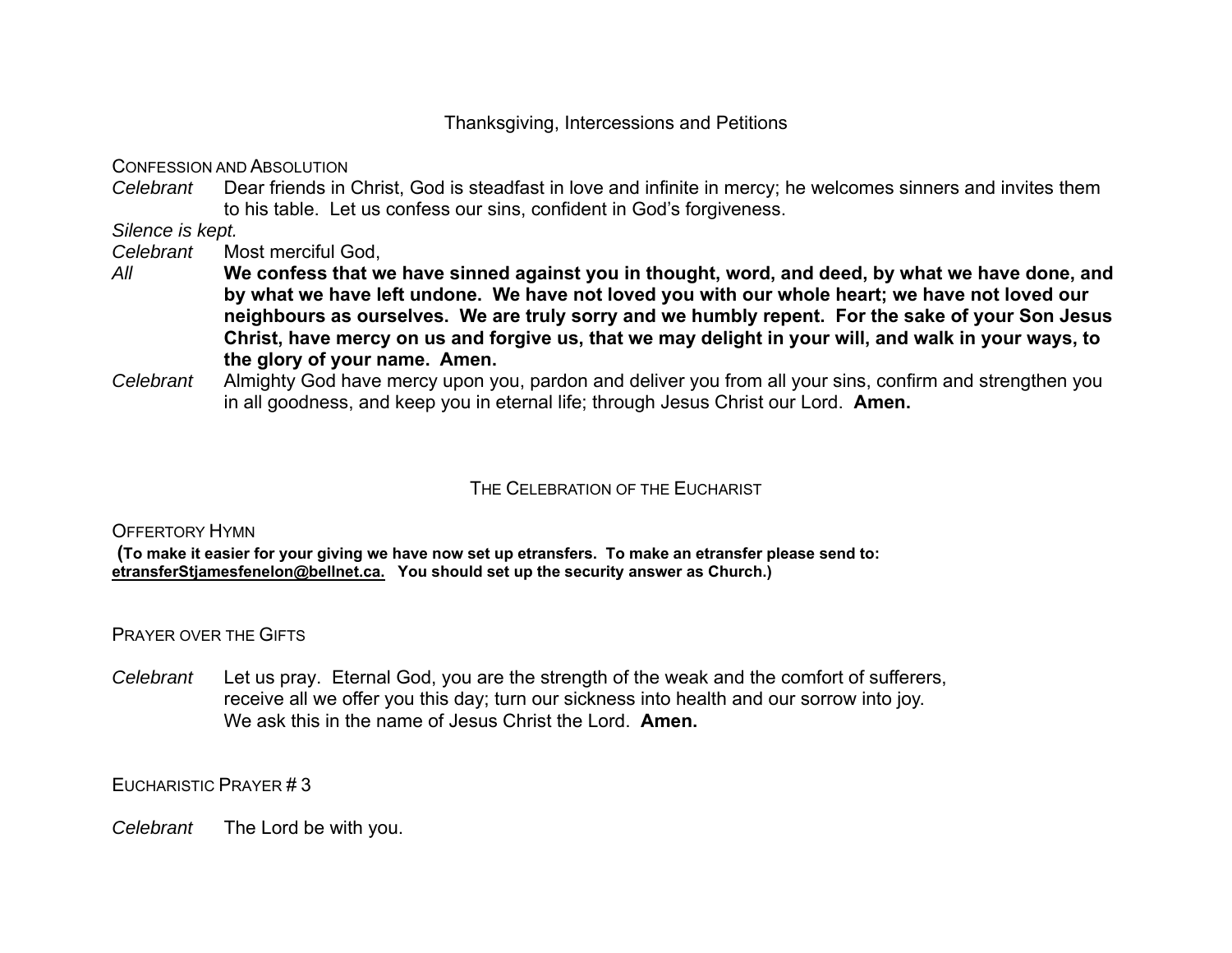| People              | And also with you.                                                                                                                                                                                                                                                                            |
|---------------------|-----------------------------------------------------------------------------------------------------------------------------------------------------------------------------------------------------------------------------------------------------------------------------------------------|
| Celebrant<br>People | Lift up your hearts.<br>We lift them to the Lord.                                                                                                                                                                                                                                             |
| Celebrant<br>People | Let us give thanks to the Lord our God.<br>It is right to give our thanks and praise.                                                                                                                                                                                                         |
| Celebrant           | It is right, and a good and joyful thing, always<br>and everywhere to give you thanks, Father<br>almighty, everlasting God:                                                                                                                                                                   |
|                     | Because you gave Jesus Christ, your only Son,<br>to be born for us; who, by the mighty power of<br>the Holy Spirit, was made perfect Man of the<br>flesh of the Virgin Mary, his mother; so that we might be delivered from the bondage of sin, and receive power to<br>become your children. |
|                     | Therefore, we praise you, joining our voices with angels and archangels and with the company of heaven, who<br>forever sing this hymn to proclaim<br>the glory of your Name:                                                                                                                  |
| All                 | Holy, holy, holy Lord,<br><b>Hymn 719</b><br>God of power and might,<br>heaven and earth are full of your glory.<br>Hosanna in the highest.<br>Blessed is he who comes in the name<br>of the Lord.<br>Hosanna in the highest.<br>Hosanna in the highest.                                      |
| Celebrant           | We give thanks to you, Lord our God, for the goodness and love you have made known to us in creation; in<br>calling Israel to be your people; in your Word spoken through the prophets; and above all in the Word made                                                                        |

flesh, Jesus Your Son.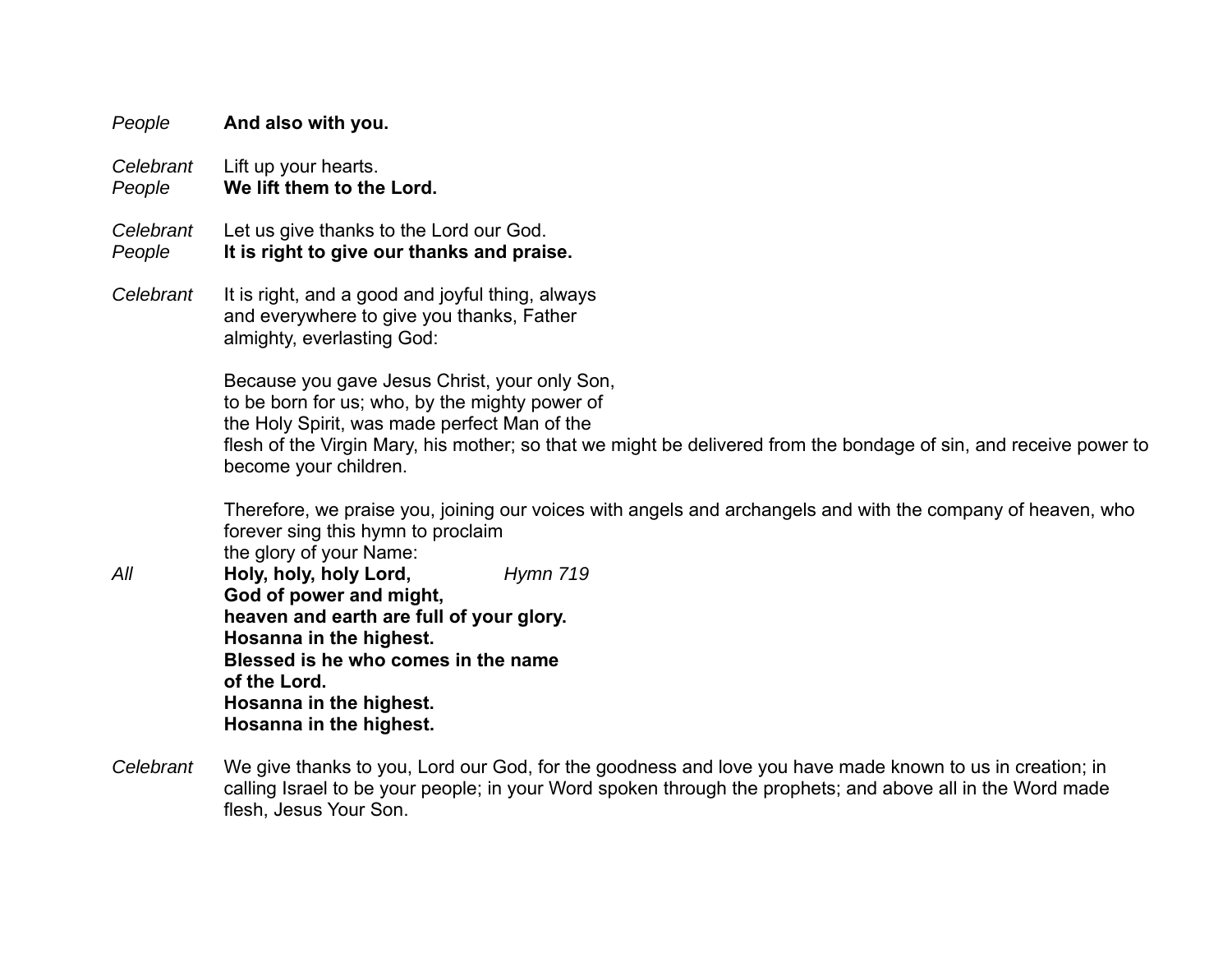For in these last days you sent him to be incarnate from the Virgin Mary, to be the Saviour and Redeemer of the World. In him, you have delivered us from evil, and made us worthy to stand before you. In him, you have brought us out of error into truth, out of sin into righteousness, out of death into life.

On the night he was handed over to suffering and death, a death he freely accepted, our Lord Jesus Christ took bread; and when he had given thanks to you, he broke it, and gave it to his disciples, and said, "Take, eat: this is my body which is given for you. Do this for the remembrance of me."

After supper he took the cup of wine; and when he had given thanks, he gave it to them, and said, "Drink this, all of you: this is my blood of the new covenant, which is shed for you and for many for the forgiveness of sins. Whenever you drink it, do this for the remembrance of me."

Therefore, Father, according to his command,

# *All* **we remember his death, we proclaim his resurrection, we await his coming in glory;**

*Celebrant* and we offer our sacrifice of praise and thanksgiving to you, Lord of all; presenting to you, from your creation, this bread and this wine.

> We pray you, gracious God, to send your Holy Spirit upon these gifts, that they may be the sacrament of the body of Christ and his blood of the new covenant. Unite us to your Son in his sacrifice, that we, made acceptable in him, may be sanctified by the Holy Spirit.

> In the fullness of time, reconcile all things in Christ, and make them new, and bring us to that city of light where you dwell with all your sons and daughters; through Jesus Christ our Lord, the firstborn of all creation, the head of the Church, and the author of our salvation;

by whom, and with whom, and in whom, in the unity of the Holy Spirit, all honour and glory are yours, almighty Father, now and for ever.

*People* **Amen.**

*Silence* 

*Celebrant* And now, as our Saviour Christ has taught us, we are bold to pray,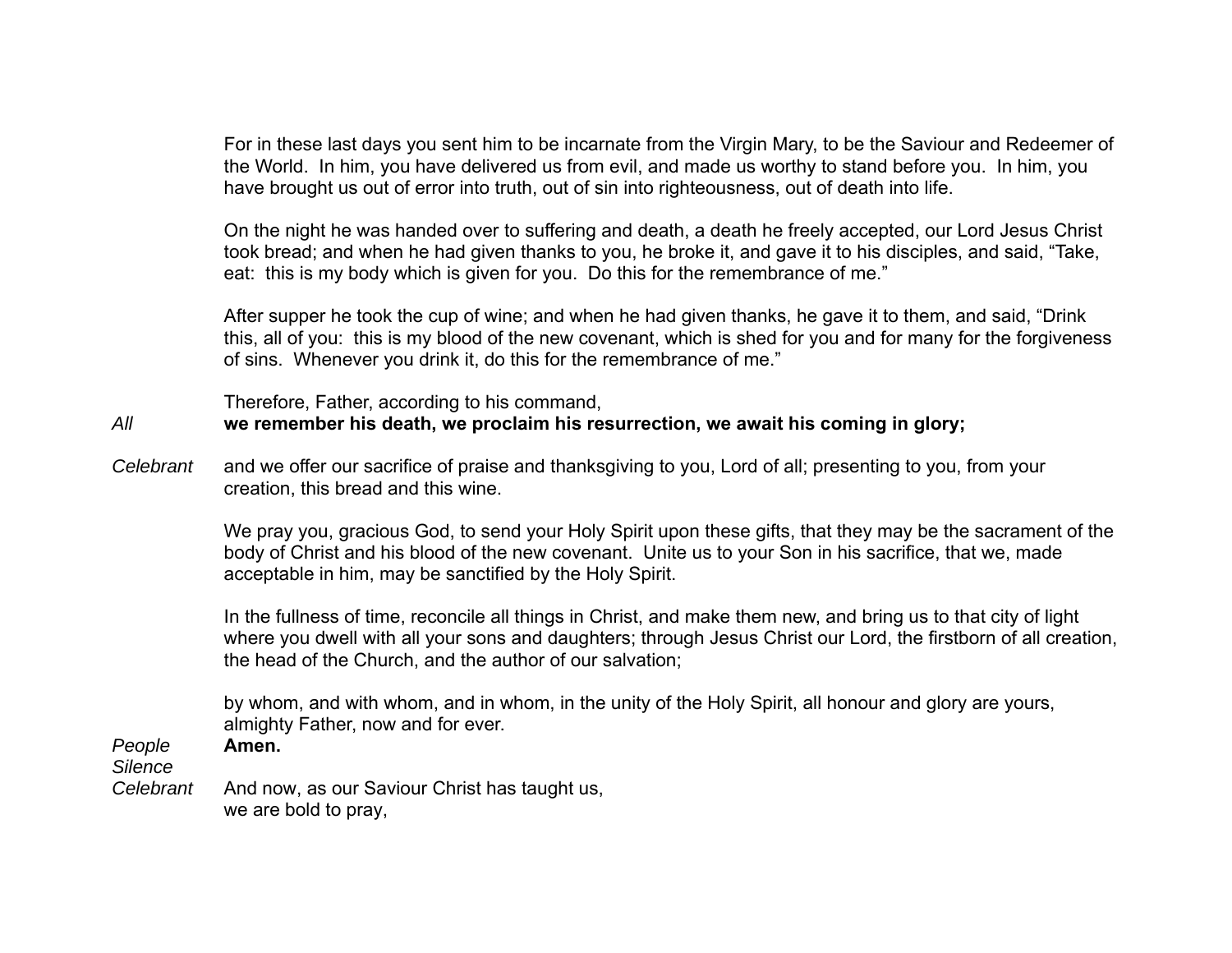*All* **Our Father in heaven, hallowed be your name, your kingdom come, your will be done, on earth as in heaven. Give us today our daily bread. Forgive us our sins as we forgive those who sin against us. Save us from the time of trial and deliver us from evil. For the kingdom, the pow'r and the glory are yours, now and for ever. Amen.** *Silence* 

THE BREAKING OF THE BREAD

*Celebrant* We break this bread to share in the body of Christ. *All* **We, being many, are one body, for we all share in the one bread.** *Celebrant* The gifts of God, for the people of God. *All* **Thanks be to God.** AGNUS DEI *Hymn 745 All* **Lamb of God you take away the sins of the world, have mercy on us.** *(X2)* **Lamb of God you take away the sins of the world. Grant us peace.** 

THE COMMUNIONCOMMUNION HYMN

PRAYER AFTER COMMUNION*Please stand as you are able.*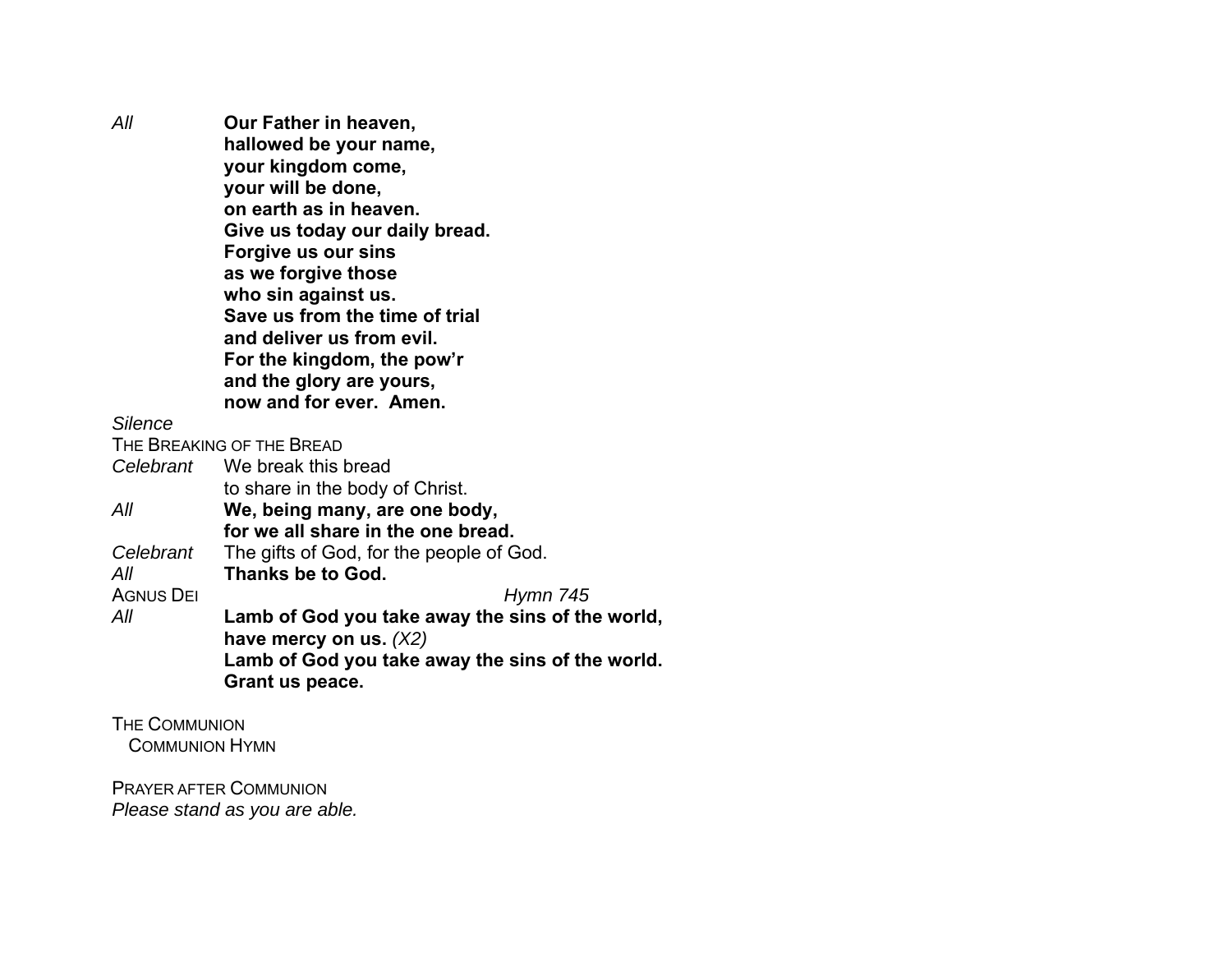| Celebrant               | Let us pray. God of tender care, in this eucharist we celebrate your love for us and for all people. May we<br>show your love in our lives                                                                                                                                                                      |
|-------------------------|-----------------------------------------------------------------------------------------------------------------------------------------------------------------------------------------------------------------------------------------------------------------------------------------------------------------|
| Celebrant<br>All        | and know its fulfilment in your presence. We ask this in the name of Jesus Christ the Lord. Amen.<br>Glory to God,<br>whose power, working in us, can do infinitely more than we can ask or imagine. Glory to God from<br>generation to generation, in the Church and in Christ Jesus, for ever and ever. Amen. |
| <b>BLESSING</b>         |                                                                                                                                                                                                                                                                                                                 |
| ANNOUNCEMENTS           |                                                                                                                                                                                                                                                                                                                 |
| <b>RECESSIONAL HYMN</b> |                                                                                                                                                                                                                                                                                                                 |
| <b>THE DISMISSAL</b>    |                                                                                                                                                                                                                                                                                                                 |
| Celebrant               | Go forth into the world,<br>rejoicing in the power of the Spirit.                                                                                                                                                                                                                                               |
| People                  | Thanks be to God.                                                                                                                                                                                                                                                                                               |
|                         | Readings for the Week of February 14 - 19                                                                                                                                                                                                                                                                       |
|                         | Feb. 14: Genesis 30-1-24; 1 John 1:1-10                                                                                                                                                                                                                                                                         |

**Feb. 15: Genesis 31:1-24; 1 John 2:1-11** 

**Feb. 16: Genesis 31:25-50; 1 John 2:12-17** 

**Feb. 17: Genesis 32:3-21; 1 John 2:18-29** 

**Feb. 18: Genesis 32:22—33:17; 1 John 3:1-10** 

**Feb. 19: Genesis 35:1-20; 1 John 3:11-18**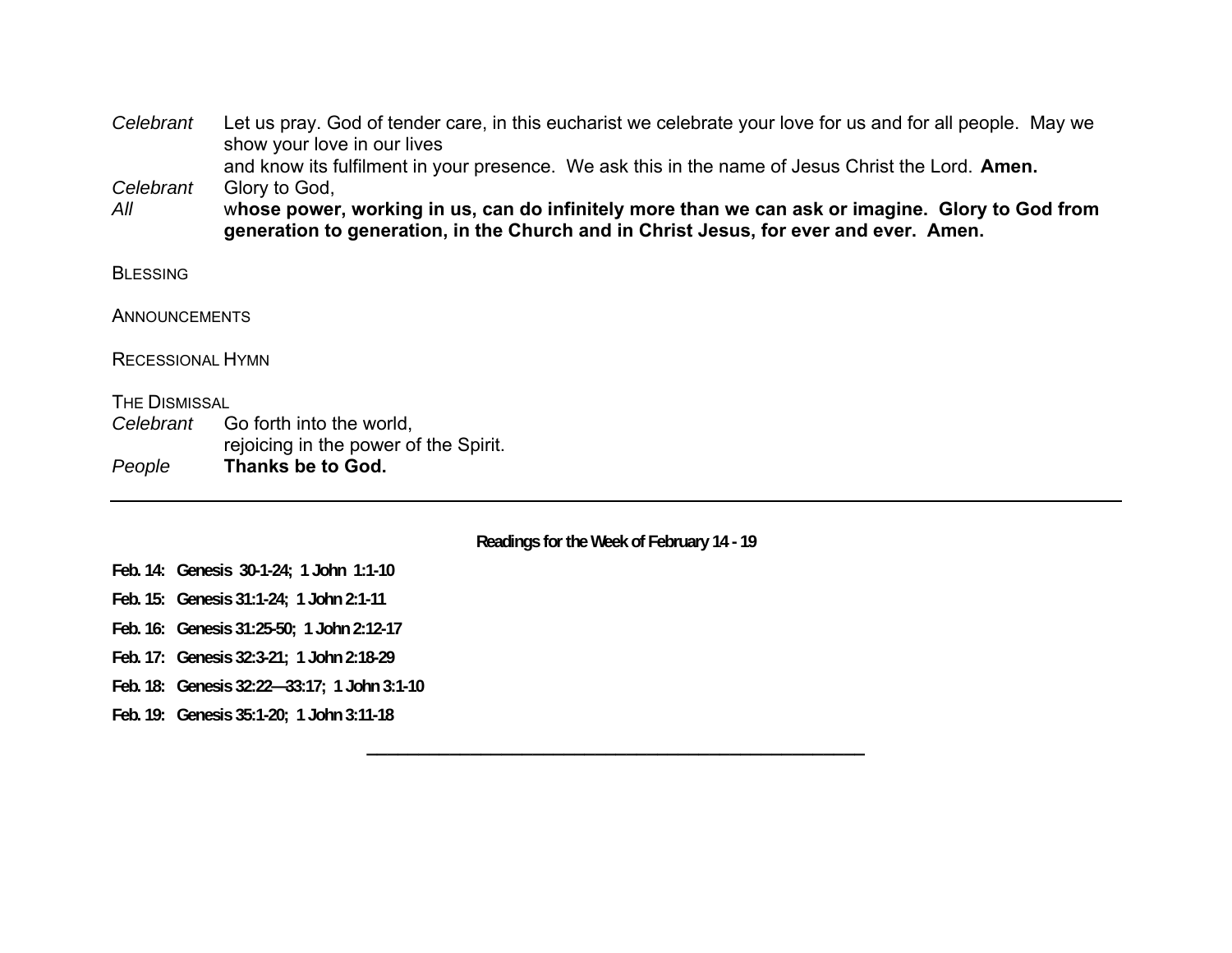# **The Parish of Fenelon Falls and Coboconk Announcements February 10, 2022**

| Monday, Feb. 14    | 8:30 a.m. $-5:00$ p.m.: Community Care,<br>St. James Church Hall                                                                                                                      |
|--------------------|---------------------------------------------------------------------------------------------------------------------------------------------------------------------------------------|
| Tuesday, Feb. 15   | 8:30 a.m. $-5:00$ p.m.: Community Care,<br>St. James Church Hall                                                                                                                      |
| Wednesday, Feb. 16 | 8:30 a.m. $-5:00$ p.m.: Community Care,<br>St. James Church Hall                                                                                                                      |
| Thursday, Feb. 17  | 8:30 a.m. $-5:00$ p.m.: Community Care,<br>St. James Church Hall                                                                                                                      |
| Sunday, Feb. 20    | Seventh Sunday after the Epiphany: 9:00 a.m. at Christ Church Coboconk, and at 11:00 a.m. at St. James<br><b>Fenelon Falls</b>                                                        |
|                    | Next week's readings: February 20: Seventh Sunday after the<br><b>Epiphany:</b> Genesis $45:3-11$ , $15$ ;<br>Psalm 37:1-12, 41-42;<br>1 Corinthians 15:35-38, 42-50;<br>Luke 6:27-38 |

# **OUR PRAYERS THIS WEEK**

In the Anglican Cycle of Prayer, we pray for the Nippon Sei Ko Kai, and for The Rt. Rev. Sam Rose, Bishop, and the people and clergy of the Diocese of Eastern Newfoundland and Labrador.

In our Diocese we pray for Mississauga Deanery.

In our Outreach and Advocacy Cycle, we pray for Holy Trinity, Trinity Square; for the Church of the Incarnation; and for the Parish of Lloydtown.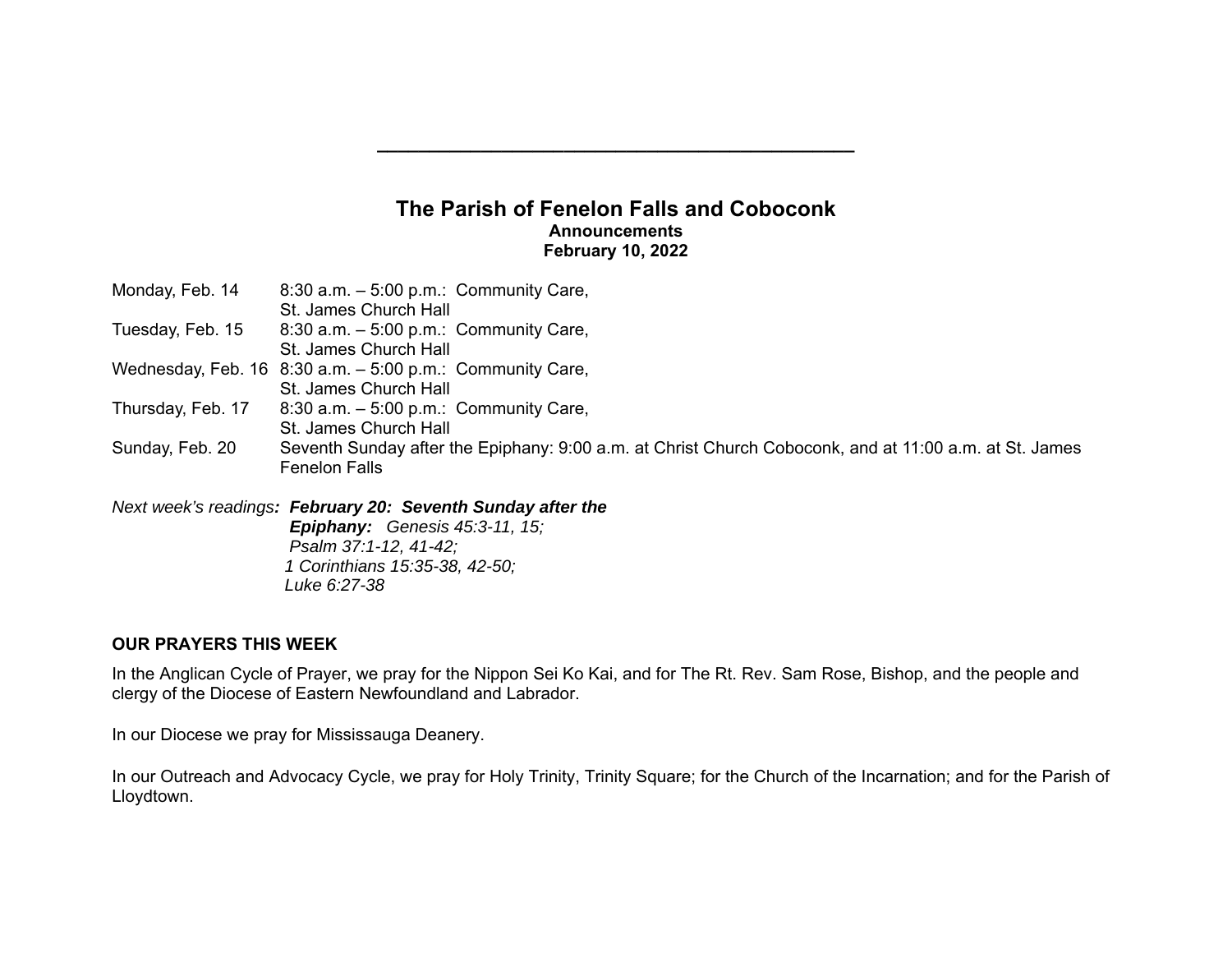In our parish, we pray for Jude Carberry, for Glenna Stephenson and her family on the loss of her grandson Christopher Stephenson, and for Paul and Eleanor Reed, and for Rev. Warren Leibovitch's son Daniel who is in liver failure and for the Leibovitch family.

Thinking of Donna Ervine who had a second knee replacement on Feb.11. Sending prayers for a speedy recovery.

June Kanitz reports that her mom, Mamie McKnight, "is great". As Fenelon Court is still in outbreak, please continue to pray for Mamie, the residents, and the employees of Fenelon Court during this very difficult time. Again, June thanks everyone for the prayers for her Mom and Fenelon Court.

### **JOINT ANNOUNCEMENTS**:

**MARCH 2ND, ASH WEDNESDAY SERVICES** 

**Christ Church 8 a.m.** 

**St. James 12 Noon** 

**St. James 6:30 p.m.** 

**The Parish of Fenelon Falls and Coboconk has four 2022 Calendars for sale at a cost of \$10.00 each. Please note the change in price. If you wish to purchase one, please let Gayle Atkin know so yours can be set aside.** 

**Father Adderley is requesting that if you or anybody you know is at home or in Long Term Care or any other facility whether they are of the Parish or not and wish to either receive Communion or just to talk can email him personally or the parish office and request a visit. Father Adderley is doubled vaccinated and if you are comfortable with a visit please let us know.** 

**Don't forget the food banks: Given the economic slowdown, use of the food banks has increased in our communities.**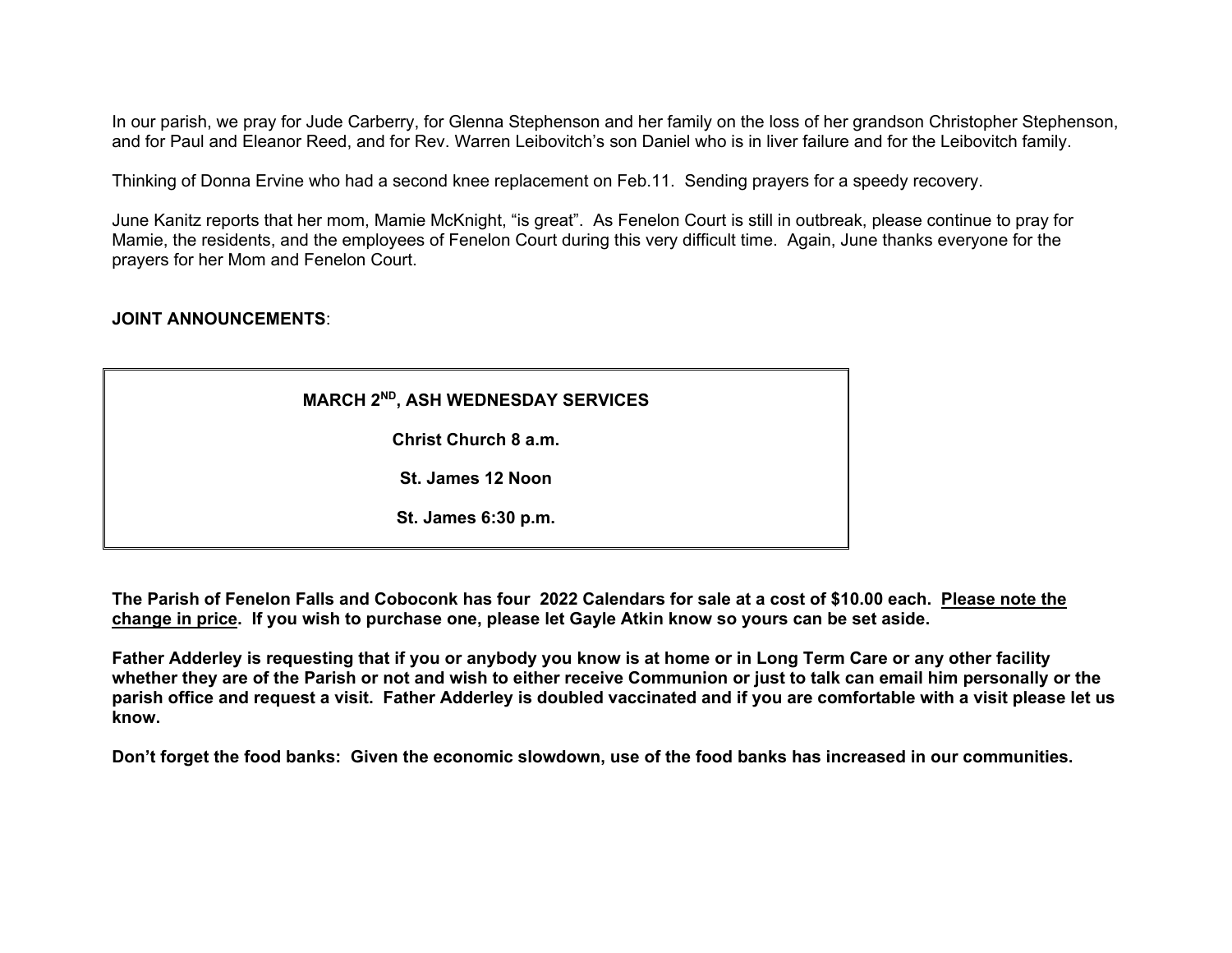### **CHRIST CHURCH ANNOUNCEMENTS:**

*"This is a wonderful day. I've never seen this one before!"* Maya Angelou

**Bible Study and discussion sessions resume on Wednesday, February 16,** 11:00 a.m., followed by a potluck lunch at Noon in the Church hall.

### **ST. JAMES ANNOUNCEMENTS:**

Looking Ahead: Evening Prayer: The first Sunday of every month at 6: 30 p.m. Evening Prayer at St. James: March 6th; April  $3^{rd}$ ; May 1<sup>st</sup>; June  $5^{th}$ ; July  $3^{rd}$ ; August  $7^{th}$ ; September  $4<sup>th</sup>$ ; October 2<sup>nd</sup>; November  $6<sup>th</sup>$ ; and December  $4<sup>th</sup>$ .

**Bible Study at St. James resumes on Wednesday, February 16:** Wednesday evenings, 6:30 – 7:30 p.m. We will be studying the Book of Philemon.

**How do I Give a Gift-in-Kind?** A Gift-in-Kind is when a person offers to purchase something for the church. The donor will then receive a tax deduction for the value of the purchase. We recognize the value of your donation and appreciate that you are helping the church. If you would like to make a donation for a Gift-in-Kind, please talk to your churchwarden first.

**How do I Donate Flowers?** When making a donation of flowers, please include the following information. **N**ame of recipient; **R**eason for donation (Christmas, Remembrance); **D**ate for the floral tribute; **N**ame of donor; **A**mount of donation; **M**ethod of donation (Sunday plate, cheque); **S**pecial requests (type of flower, colour etc). Please make sure the request is in the office before noon on Thursday to be printed in the bulletin. For help call Lynne Jackson 705.887.4759.

### **To make it easier for your givings we have now set up etransfers. To make an etransfer please send to: EtransferStjamesfenelon@bellnet.ca. You should set up the security answer as Church.**

**The virtual ministry is confirming emails** for the Sunday Services, Morning Devotions and Special Services. If you would like to receive the services, have a new email address or would like to be deleted from receiving virtual services, please let Dana Bachman know at gdbachman@yahoo.com.

**If you wish to make a prayer request, please send your request to a.adderley81@hotmail.com, or call the office and leave a message. All messages will be passed along.**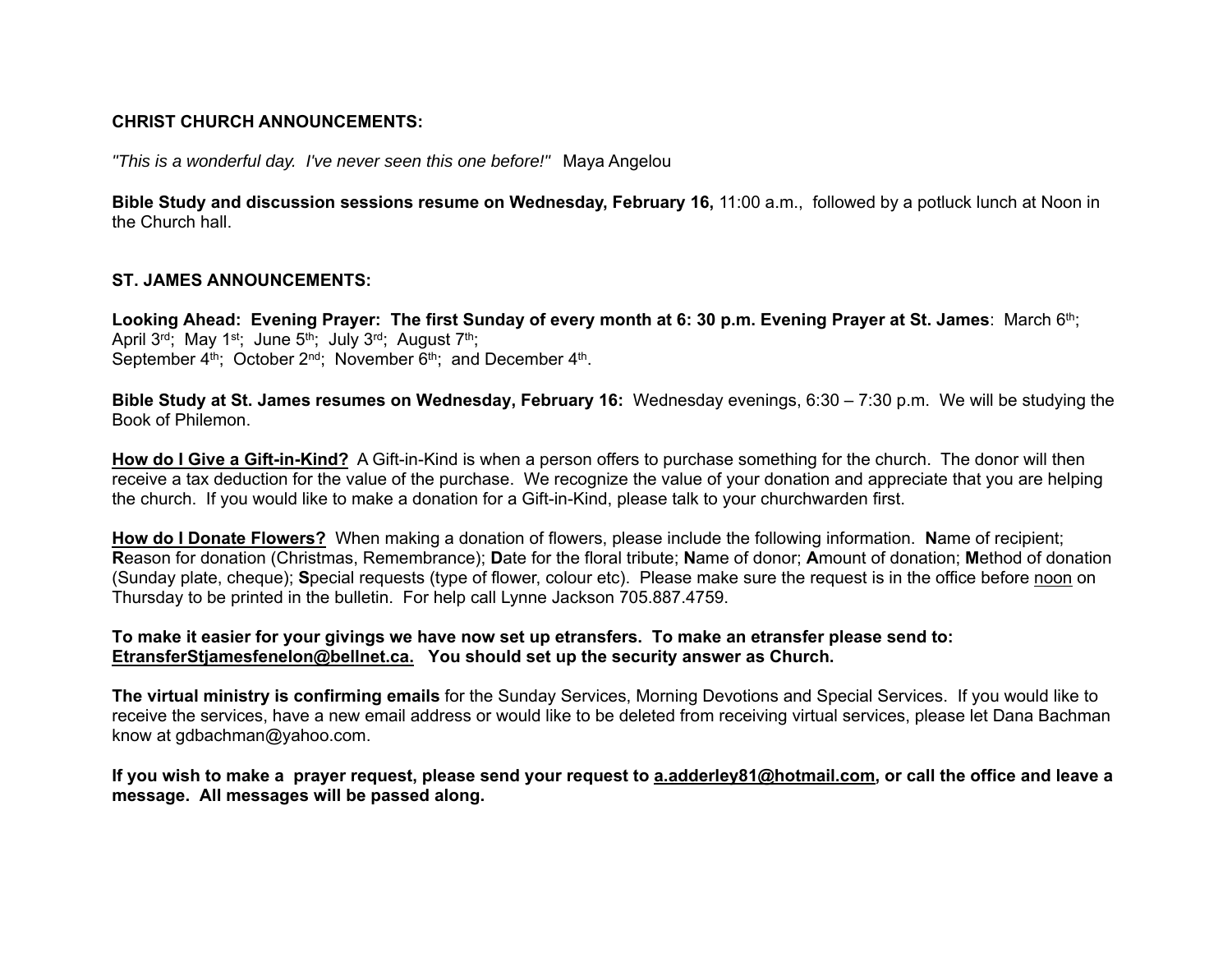**TruEarth** Swedish dish cloths look the same as what the Barn & Bunkie sell….and the price is the same too. ( 6 pack, multi colour or natural \$24.95 ) Gayle McAndrews uses them and just loves them. She says; " Easy to clean, top rack of dishwasher. And if you have any arthritis in your hands they are very easy to wring out."

Order here: https://fundraising.tru.earth/StJamesFenelon You will be asked to log in with your own email address and create your own password. The order will come directly to you with no shipping charge and 20% of your order will go to St. James. Check the bulletin board for more information.

### **St. James News**

**Rhonda Watson has taken over ACW to the end of March. If you have any questions, please call her at 705-887-6062. Thanks.**

We have small lasagnas for sale at \$7.00 each.

**February Birthdays:** A very special one is Jeremy Engelstad..a leap year baby, February 29! Feb. 23 – Barry Tate; Feb. 24 – Sue Greco;

Feb. 28 – Chris Handley. February 15, 1965, the birthday of our Canadian Maple Leaf flag.

# **COMMUNITY ANNOUNCEMENTS**

# **Women's Resources of Kawartha Lakes. CASH PLUS RAFFLE!!!**

1ST PRIZE: \$5,000 cash, 2ND PRIZE: \$1,500 CASH, 3RD PRIZE; \$1,000 gift card from Kawartha Home Hardware. Draw date: Feb. 25, 2022. Tickets: \$10 per ticket or 3 for \$20. Only 4,500 tickets printed. Purchase at: Women's Resources, 22 Russell St. E., Vicky's Values, 50 Mary St. W., or contact Carolyn Fox 705-324-7649 ext. 223 or cfox@wome

> *\_\_\_\_\_\_\_\_\_\_\_\_\_\_\_\_\_\_\_\_\_\_\_\_\_\_\_\_\_\_\_\_\_\_\_\_\_\_\_\_\_\_\_\_\_\_\_\_\_\_\_\_\_\_\_\_\_ We are delighted you have come to worship today.*

*If you or someone you know would like a visit from the priest, or you would like to receive more information about this community of faith, please be in touch* 

> The Rev. Alvardo Adderley – Incumbent 705.887.3336 The Very Rev. James Merrett – Honorary Assistant 416.573.2866

Sharon Bradimore – Musician, Christ Church, Coboconk cell 905.431.1014 Stephen Peasgood, Organist, St. James Fenelon Falls Gayle Atkin – Parish Administrator 705.887.2537